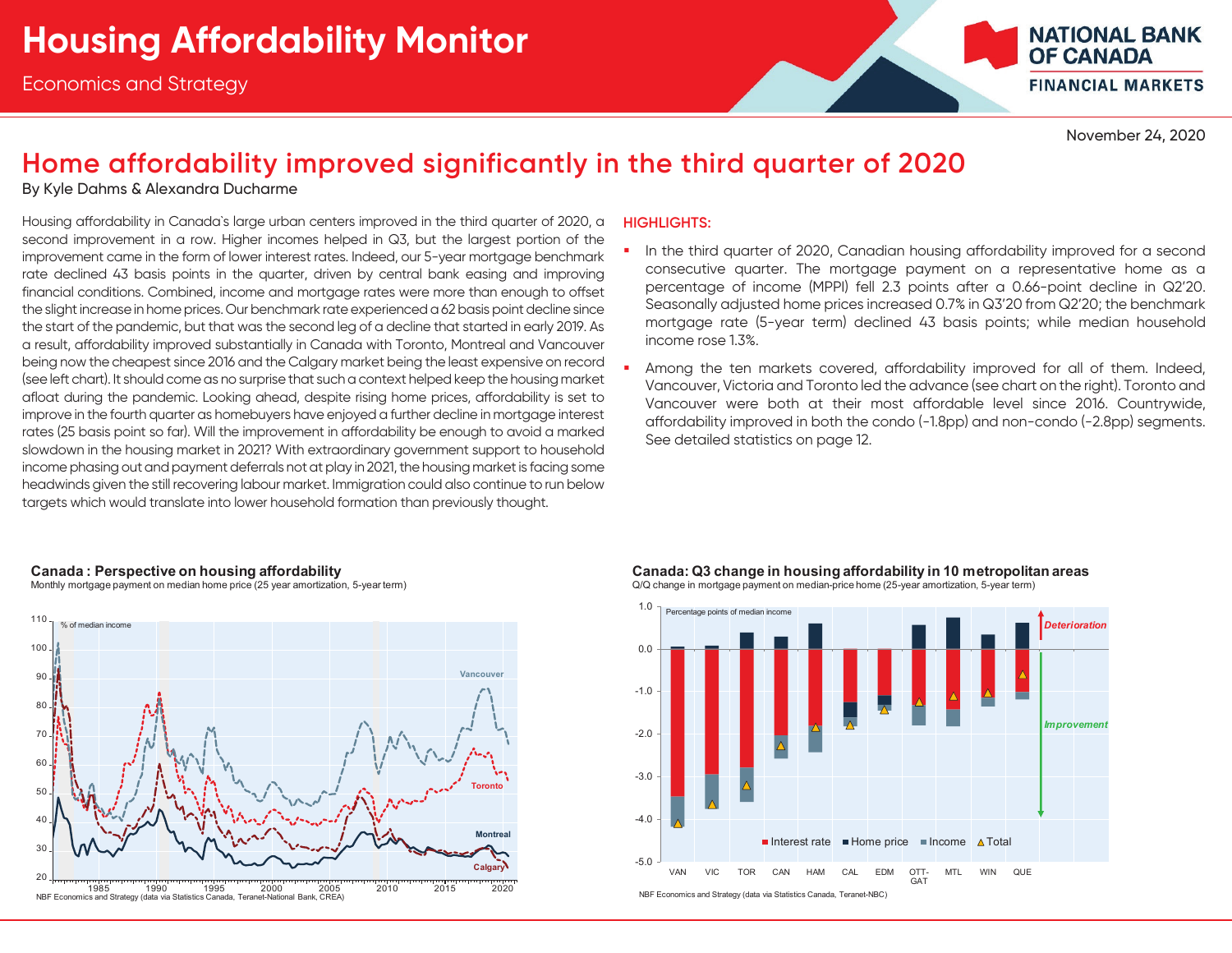Economics and Strategy

#### **NATIONAL BANK OF CANADA FINANCIAL MARKETS**

#### **Toronto**

**Non-Condo**

**HAETH** 

Toronto's housing affordability improved at <sup>a</sup> fast pace relative to the urban average in both the non-condo and condo segments in the third quarter of the year. Dwelling prices rose +0.4% in the condo segment and +0.7% in the non-condo segment, which was more than offset by an increase of median income (+1.4 %) and by declining interest rates. As <sup>a</sup> result, the MPPI\* improved -2.2 pp in the condo segment and -3.4 pp for non-condo dwellings. For the composite of dwellings, home prices rose at the same pace than the urban composite (+0.7%) during the quarter. However, <sup>a</sup> higher increase in median income contributed to outpace the average improvement of the MPPI\*. All told, on a  $q/q$  basis, housing affordability improved 3.2 pp, bringing the annual progress to -2.7 pp, which is a hair better than the progress of the composite average. \*See tables page 12.

|                      |       | Mortgage payment as a % of income (MPPI) |         |                      |  |  |  |  |  |
|----------------------|-------|------------------------------------------|---------|----------------------|--|--|--|--|--|
| Non-<br><b>Condo</b> | 57.4% |                                          | $-3.4%$ | $\bf Q$<br>$\Omega/$ |  |  |  |  |  |
| Condo                | 35.4% |                                          | $-2.2%$ |                      |  |  |  |  |  |
|                      |       |                                          |         |                      |  |  |  |  |  |
|                      | 103   |                                          | 29.8%   |                      |  |  |  |  |  |

**50**

Months of saving required for the down payment (saving rate of 10%) Premium/discount for buying compared to renting a two-bedroom condo in the GTA

**1.8%**

**Toronto: Perspective on housing affordability** Monthly mortgage payment on median home price (25 year amortization, 5-year term)

Price of the representative condo in the metropolitan market

**\$983,921**

Price of the representative home in the metropolitan market

# **TORONTO LORONTC**

**Condo**



**\$608,164 \$127,858**

Household annual income needed to afford the representative condo

**\$203,405**

Household annual income needed to afford the representative home

**Toronto: Buying compared to renting** 

Premium/discount for buying compared to renting a two-bedroom condo



2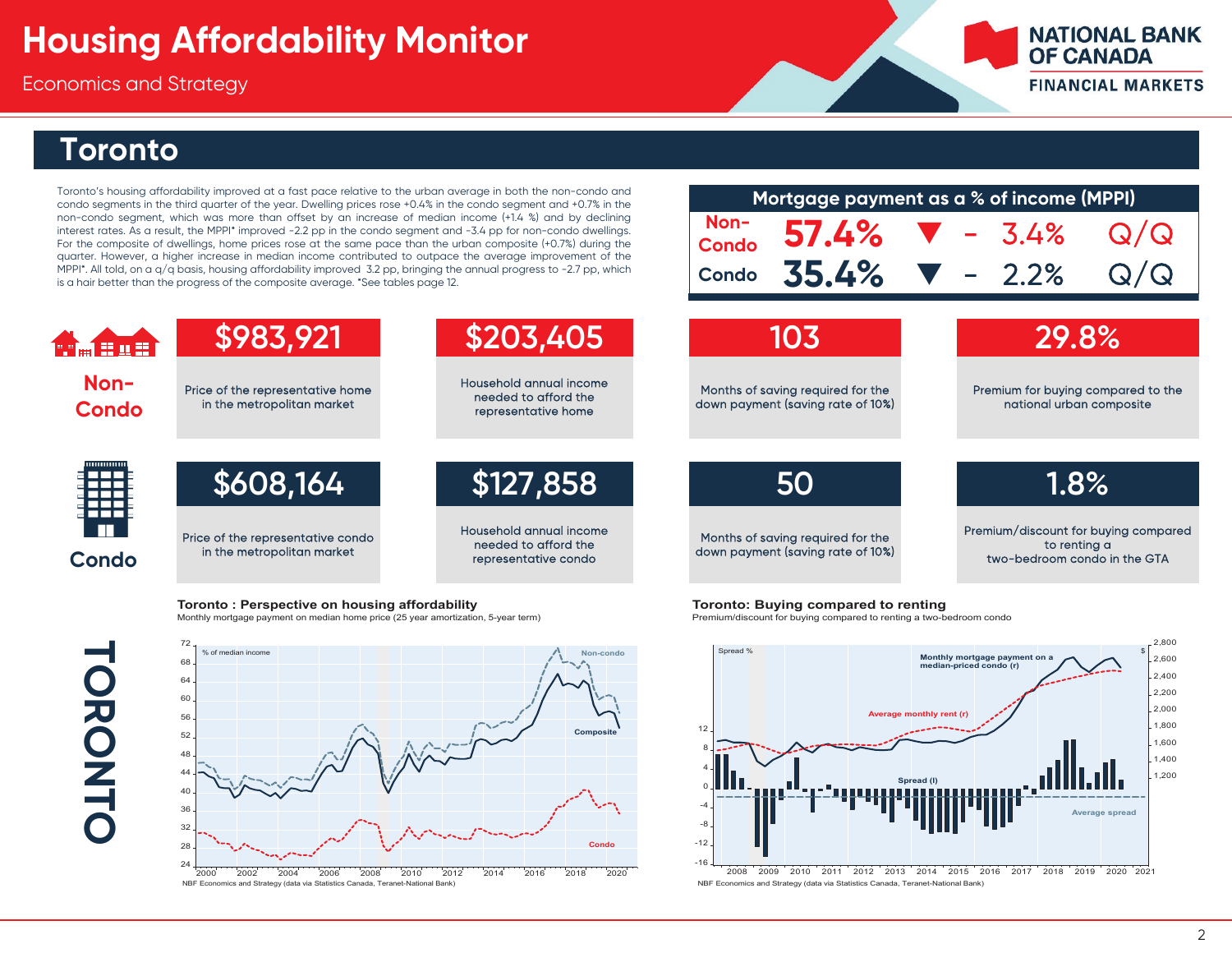Economics and Strategy

#### **Montreal**

Montreal was the city with the second largest increase in home prices during the quarter, with <sup>a</sup> +2.5% growth. The increase in income (+1.3%) was not enough to offset the increase in home prices, but decreasing interest rates contributed to improve the overall affordability in the city (MPPI\* down 1.1pp), although at <sup>a</sup> modest pace compared to the urban composite (-2.3 pp). Improvements occurred in both the non-condo (-1.2pp) and the condo segments (-1.0pp). On an annual basis, Montreal was the second city with the slowest MPPI decrease (-0.9 pp), following Ottawa/Gatineau. \*See tables page 12.

| Mortgage payment as a % of income (MPPI) |                                        |  |  |  |     |  |  |  |  |  |
|------------------------------------------|----------------------------------------|--|--|--|-----|--|--|--|--|--|
|                                          | Non- 30.5% $\blacktriangledown$ - 1.2% |  |  |  | Q/Q |  |  |  |  |  |
|                                          | Condo 23.4% $\nabla$ - 1.0% Q/Q        |  |  |  |     |  |  |  |  |  |
|                                          |                                        |  |  |  |     |  |  |  |  |  |

**NATIONAL BANK** 

**FINANCIAL MARKETS** 

**OF CANADA** 

**\$418,060 \$88,722 37 -44.9%**  $\mathbf{H}_{\mathrm{m}}$   $\mathbf{H}$  with **Non-**Household annual income Price of the representative home in Months of saving required for the Premium for buying compared to the needed to afford the the metropolitan market down payment (saving rate of 10%) national urban composite **Condo** representative home **\$320,797 \$68,080 28 6.0%** Household annual income Premium/discount for buying compared Price of the representative condo Months of saving required for the needed to afford the to renting a in the metropolitan market down payment (saving rate of 10%) **Condo** representative condo two-bedroom condo in Montreal

**Montreal: Perspective on housing affordability** Monthly mortgage payment on median home price (25 year amortization, 5-year term)

**MONTREAL** MONTREAL



**Montreal: Buying compared to renting** 

Premium/discount for buying compared to renting a two-bedroom condo



NBF Economics and Strategy (data via Statistics Canada, Teranet-National Bank)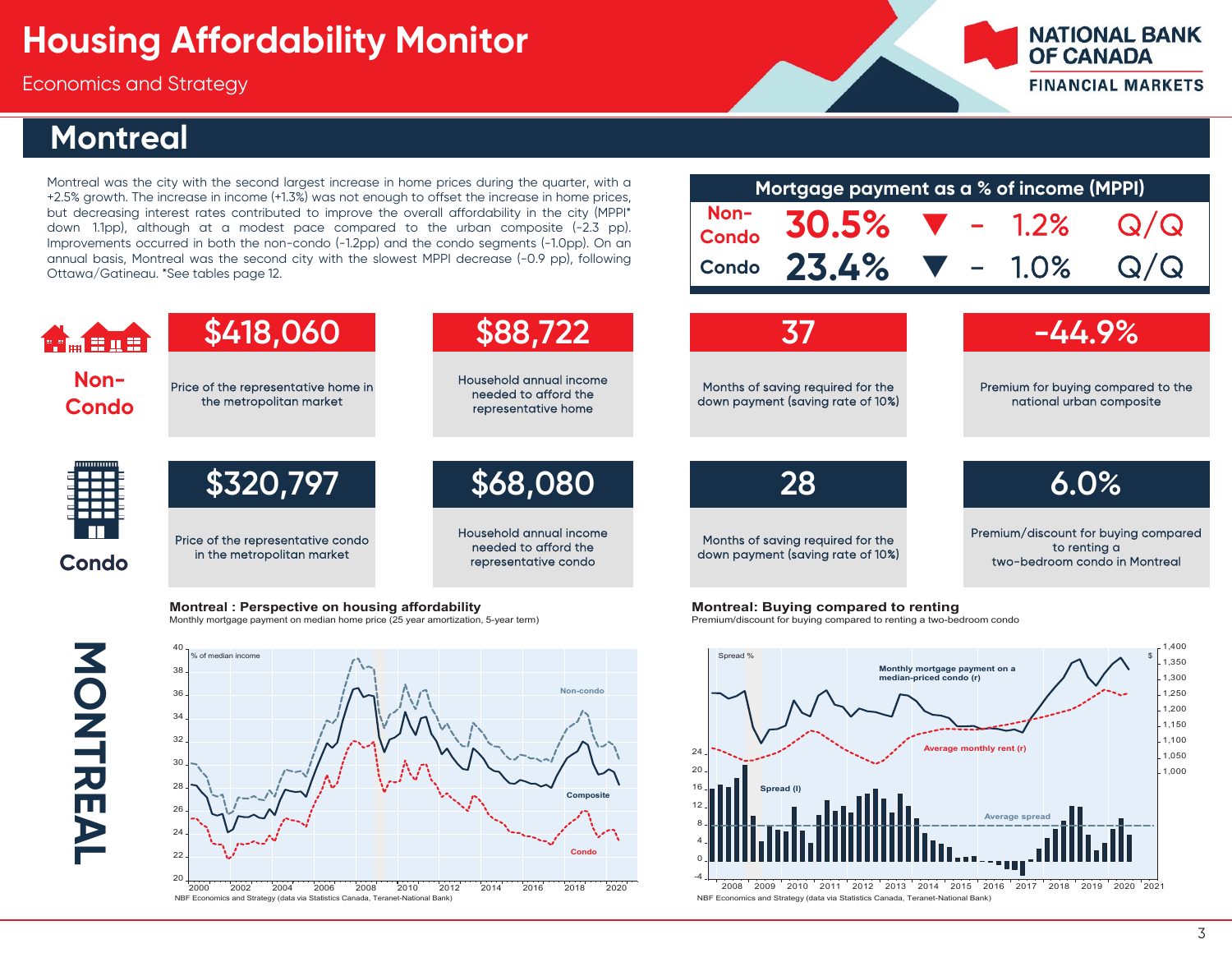Price of the representative home in the metropolitan market

Price of the representative condo in the metropolitan market

Economics and Strategy

#### **Vancouver**

Vancouver's housing affordability as quantified by the MPPI\* saw the largest improvement of all urban areas during the third quarter of the year, with <sup>a</sup> -4.1 pp decrease. This improvement was reflected in both the condo segment and the non-condo sector (-2.7 pp and -4.9 pp respectively). The mortgage payment as <sup>a</sup> percentage of income remains the highest of all urban areas, although it stood at its lowest level since the first quarter of 2016. An increase in median income (+1.0 %) combined to almost steady home prices (+0.1%) and low interest rates contributed to the improvement. \*See tables page 12.

**\$1,281,670 \$229,052 394 69.1%**

Household annual income needed to afford the representative home

Household annual income needed to afford the representative condo

| Mortgage payment as a % of income (MPPI) |                                   |  |                                    |                              |     |  |  |  |  |  |
|------------------------------------------|-----------------------------------|--|------------------------------------|------------------------------|-----|--|--|--|--|--|
| Non-<br>Condo                            | 82.0%                             |  |                                    | $\blacktriangledown - 4.9\%$ | Q/Q |  |  |  |  |  |
| <b>Condo</b>                             | 40.1%                             |  |                                    | $\blacktriangledown -2.7\%$  |     |  |  |  |  |  |
| 1394                                     |                                   |  | 69.1%                              |                              |     |  |  |  |  |  |
|                                          | Months of savina reauired for the |  | Premium for buying compared to the |                              |     |  |  |  |  |  |

Months of saving required for the down payment (saving rate of 10%)

**\$627,574 \$131,761 58 29.6%**

Months of saving required for the down payment (saving rate of 10%) Premium/discount for buying compared to renting a two-bedroom condo in Vancouver

national urban composite

**NATIONAL BANK** 

**FINANCIAL MARKETS** 

**OF CANADA** 

**VANCOUVER VANCOUVER** 

**Condo**

**Non-Condo**

 $\blacksquare$   $\blacksquare$   $\blacksquare$   $\blacksquare$ 



**Vancouver: Buying compared to renting** 

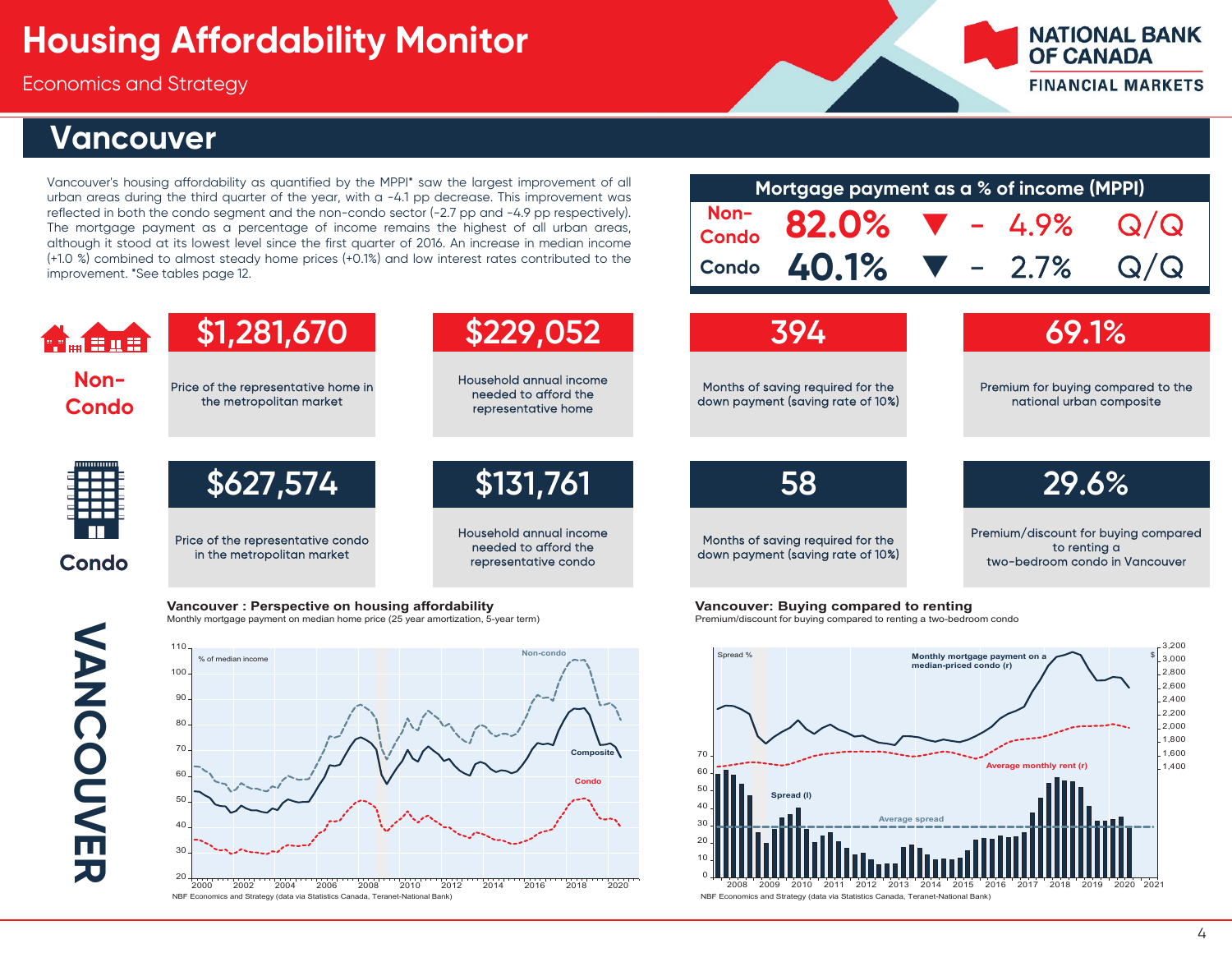Economics and Strategy

### **Calgary**

Calgary saw the MPPI\* improved for both the non-condo (-1.9 pp) and condo segments (-1.4 pp). Home prices were down at the fastest pace of all urban areas on both <sup>a</sup> quarterly (-1.4%) and an annual (-2.6%) basis. This decline, combined to higher incomes (+0.8%) and lower interest rates, improved the affordability of all dwellings by –1.8pp for the quarter. The MPPI\* for all dwellings now stands at 23.8%, the lowest value on record for this city. \*See tables page 12.

| Mortgage payment as a % of income (MPPI) |                                                 |  |                              |     |  |  |  |  |  |  |
|------------------------------------------|-------------------------------------------------|--|------------------------------|-----|--|--|--|--|--|--|
|                                          | Non-<br>Condo 27.1% $\blacktriangledown$ - 1.9% |  |                              | Q/Q |  |  |  |  |  |  |
| <b>Condo</b>                             | <b>13.8%</b>                                    |  | $\blacktriangledown - 1.4\%$ | Q/Q |  |  |  |  |  |  |
|                                          |                                                 |  |                              |     |  |  |  |  |  |  |

**NATIONAL BANK** 

**FINANCIAL MARKETS** 

**OF CANADA** 



**Calgary: Perspective on housing affordability** Monthly mortgage payment on median home price (25 year amortization, 5-year term)

**CALGARY** CALGARY



Calgary: Buying compared to renting

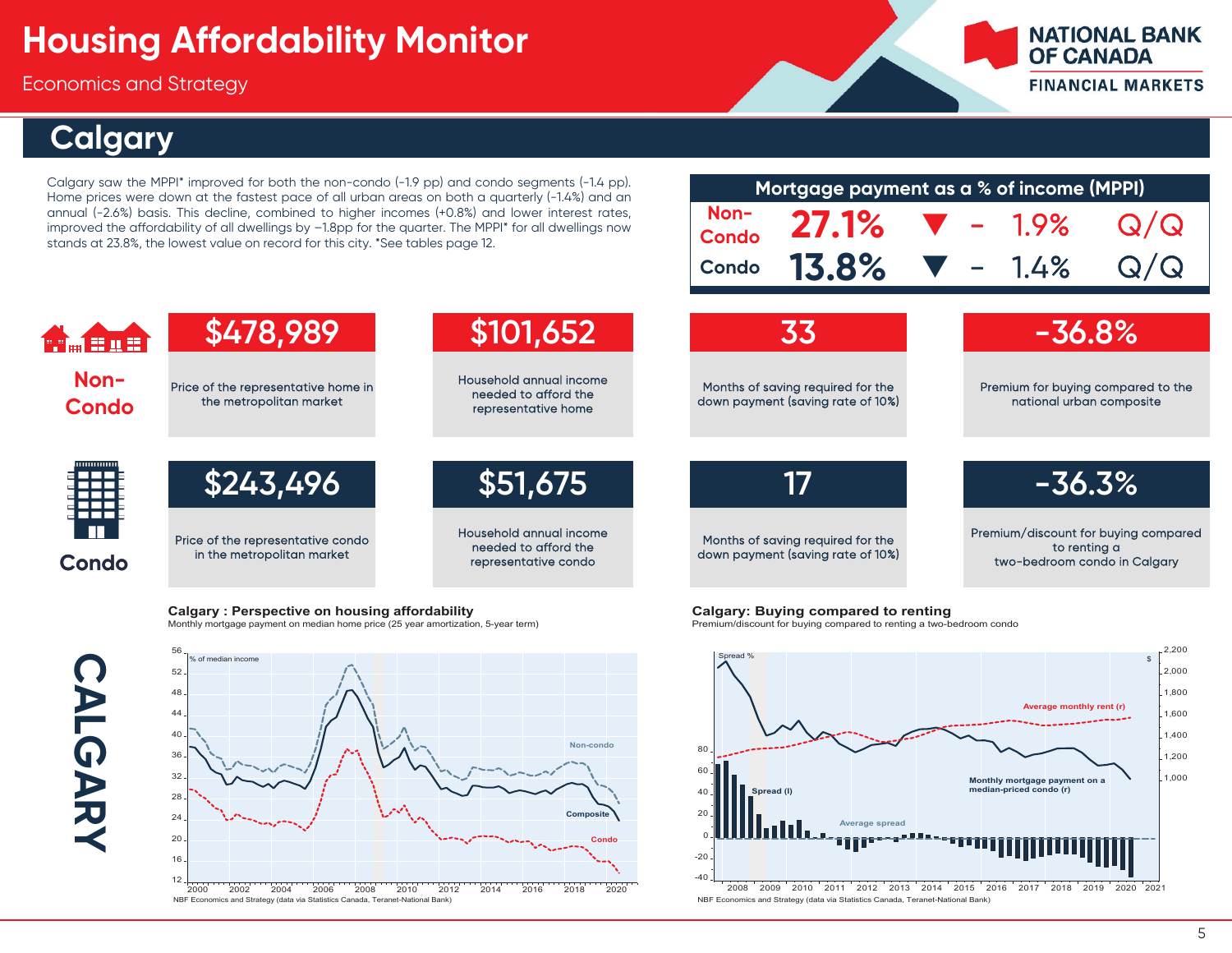Economics and Strategy

#### **Edmonton**

Home prices in Edmonton decreased during the quarter (-0.9%) and the year (-2.0%). This, combined to higher incomes and lower interest rates, caused the MPPI\* to decrease –1.4pp for all dwellings in the quarter. There was an improvement of affordability for both the non-condo (-1.5 pp) and the condo (-0.8 pp) segments. On an annual basis, even with the median income growing at <sup>a</sup> slower pace than that of the urban composite average, the MPPI\* for the all dwellings fell by - 2.5pp, roughly in line with the urban average, due to the declining home prices. \*See tables page 12.

**Edmonton: Perspective on housing affordability** 

|              |                                            | Mortgage payment as a % of income (MPPI) |  |                   |     |  |  |  |  |  |  |  |
|--------------|--------------------------------------------|------------------------------------------|--|-------------------|-----|--|--|--|--|--|--|--|
|              | Non- 22.6% $\blacktriangledown$ - 1.5% Q/Q |                                          |  |                   |     |  |  |  |  |  |  |  |
| <b>Condo</b> | <b>11.8%</b>                               |                                          |  | $\sqrt{6}$ – 0.8% | Q/Q |  |  |  |  |  |  |  |
|              |                                            |                                          |  |                   |     |  |  |  |  |  |  |  |

**NATIONAL BANK** 

**FINANCIAL MARKETS** 

**OF CANADA** 



**EDMONTON** EDMONTON



**Edmonton: Buying compared to renting** 

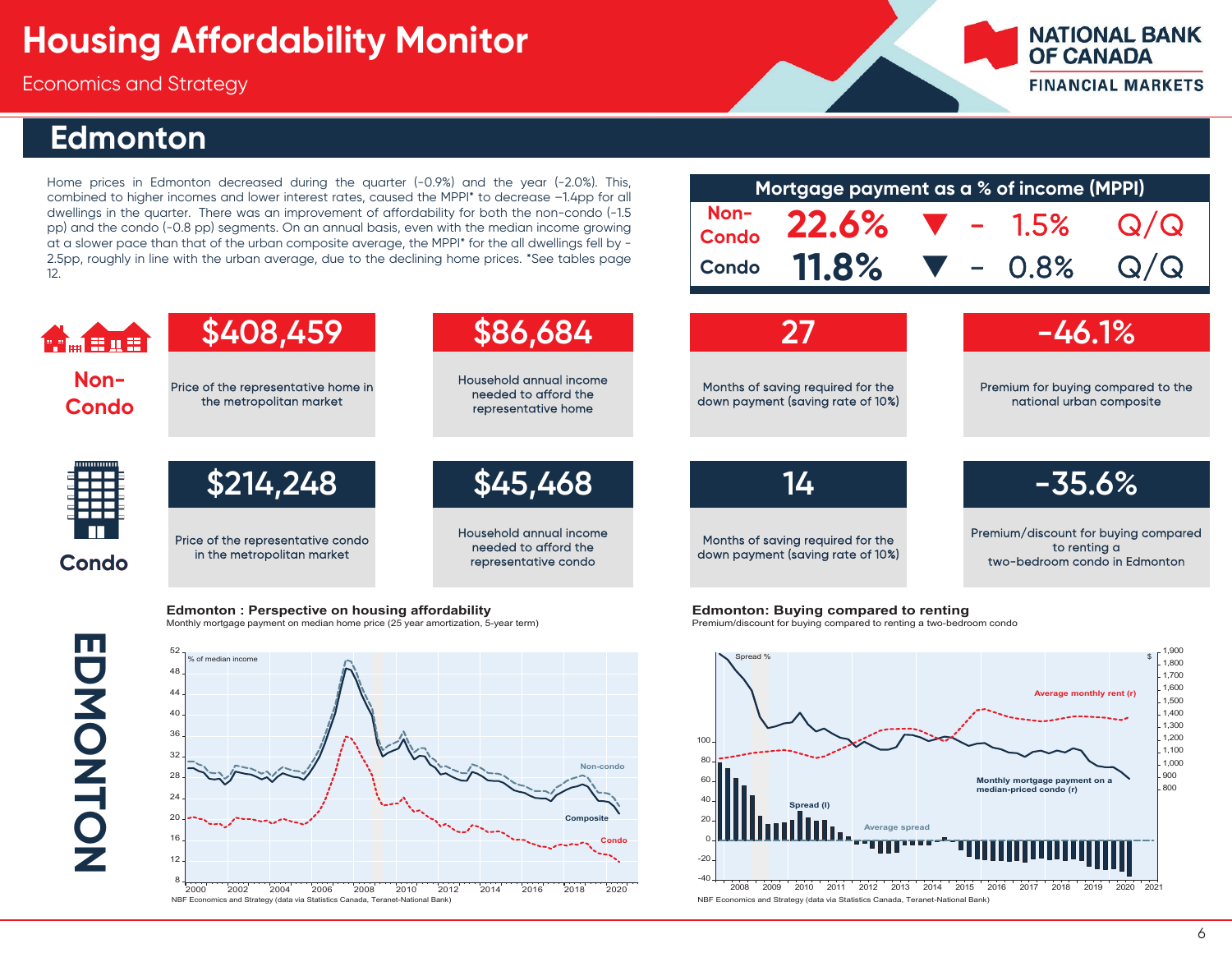Economics and Strategy

## **Ottawa/Gatineau**

In Ottawa-Gatineau, the MPPI\* decreased for all dwellings (-1.2 pp), with improvement in both the condo ( 0.7 pp) and the non-condo (-1.4 pp) segments. Despite home prices rising +2.1 % in the quarter, <sup>a</sup> +1.7% increase in median income and lower interest rates were enough to improve the affordability in the city. On an annual basis, however, the -0.5 pp improvement of the MPPI\* is the lowest of all cities, even with the highest increase in medium income (+7.3%). This is explained by the highest increase in home prices of all cities (+12.7%). \*See tables page 12.

|              | Mortgage payment as a % of income (MPPI) |  |     |
|--------------|------------------------------------------|--|-----|
|              | Non- 28.1% $\blacktriangledown$ - 1.4%   |  | Q/Q |
| <b>Condo</b> | <b>17.8%</b> $\blacktriangledown$ - 0.7% |  | Q/Q |
|              |                                          |  |     |

**NATIONAL BANK** 

**FINANCIAL MARKETS** 

**OF CANADA** 







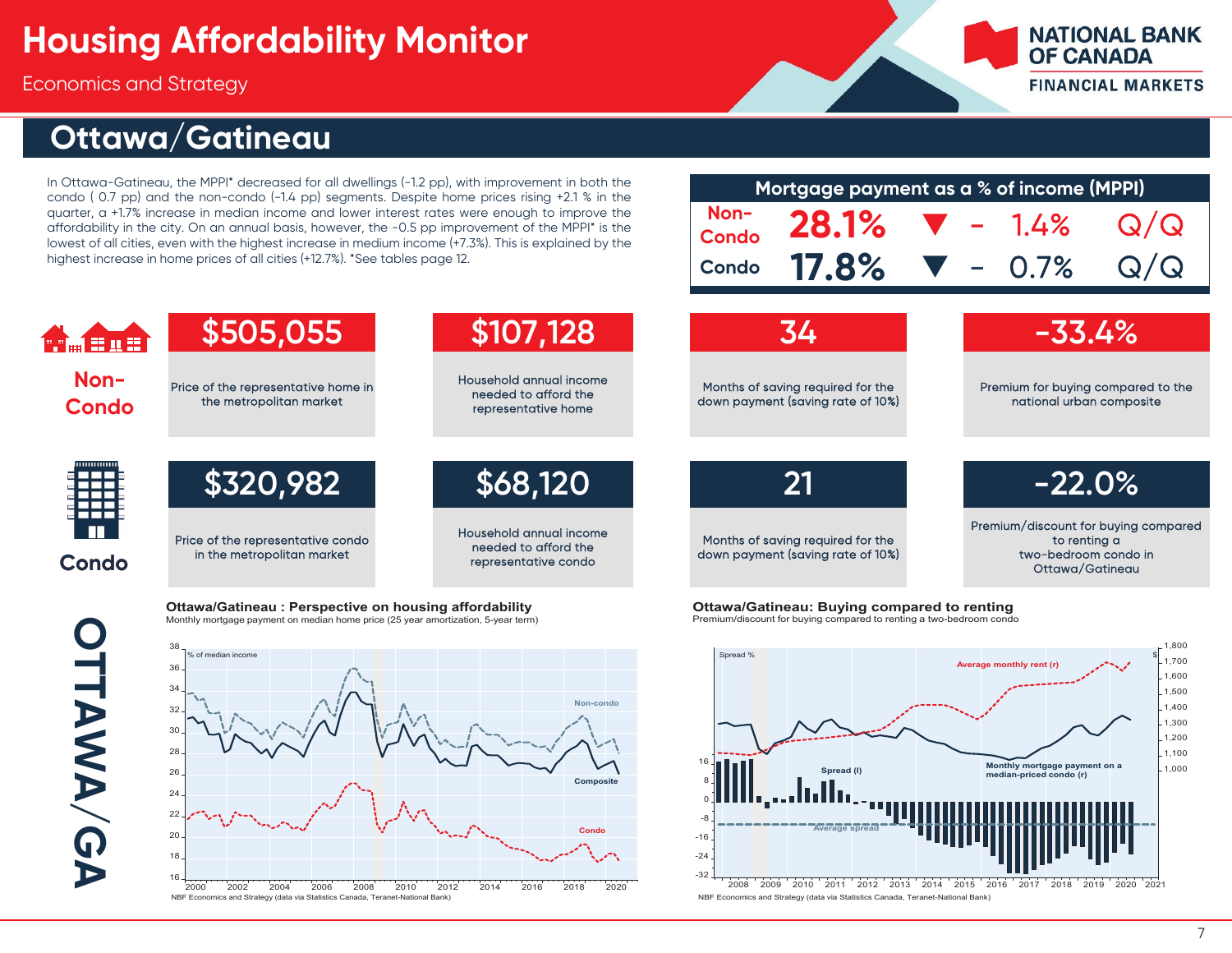Price of the representative home in the metropolitan market

Price of the representative condo in the metropolitan market

Quebec city: Perspective on housing affordability

Economics and Strategy

## **Quebec City**

With the highest quarterly increase in home prices of all urban areas, Quebec city's MPPI\* improved at the slowest pace of all cities in the quarter (-0.6 pp), but remained Canada's most affordable market. The improvement was more important for the condo segment (-1.0 pp), which can be attributed to declining dwelling prices combined to higher revenues (+0.8%) and lower interest rates. The MPPI\* for this segment now stands at its lowest value on record. Meanwhile, prices for non-condo dwellings improved at the fastest pace of all cities (+3.5%), which was offset by the increase in income and declining interest rates. As <sup>a</sup> result, the MPPI\* for the non-condo segment improved -0.5 pp in the quarter, the most timid advance of all cities. \*See tables page 12.

**\$302,763 \$64,253 25 -60.1%**

Household annual income needed to afford the representative home

Household annual income needed to afford the representative condo

|               | Mortgage payment as a % of income (MPPI) |  |                   |  |
|---------------|------------------------------------------|--|-------------------|--|
| Non-<br>Condo | 20.9%                                    |  | $-0.5%$           |  |
| <b>Condo</b>  | 14.6%                                    |  | $\sqrt{ }$ - 1.0% |  |
|               |                                          |  |                   |  |
|               | 25                                       |  | $-60.1%$          |  |

**\$211,404 \$44,865 18 -21.2%**

Months of saving required for the down payment (saving rate of 10%)

**Quebec City: Buying compared to renting** Premium/discount for buying compared to renting a two-bedroom condo



Premium/discount for buying compared to renting a two-bedroom condo in Quebec City

**NATIONAL BANK** 

**FINANCIAL MARKETS** 

**OF CANADA** 

# **QUEBECCITY**

**Condo**

**Non-Condo**

**PELLEDE** 

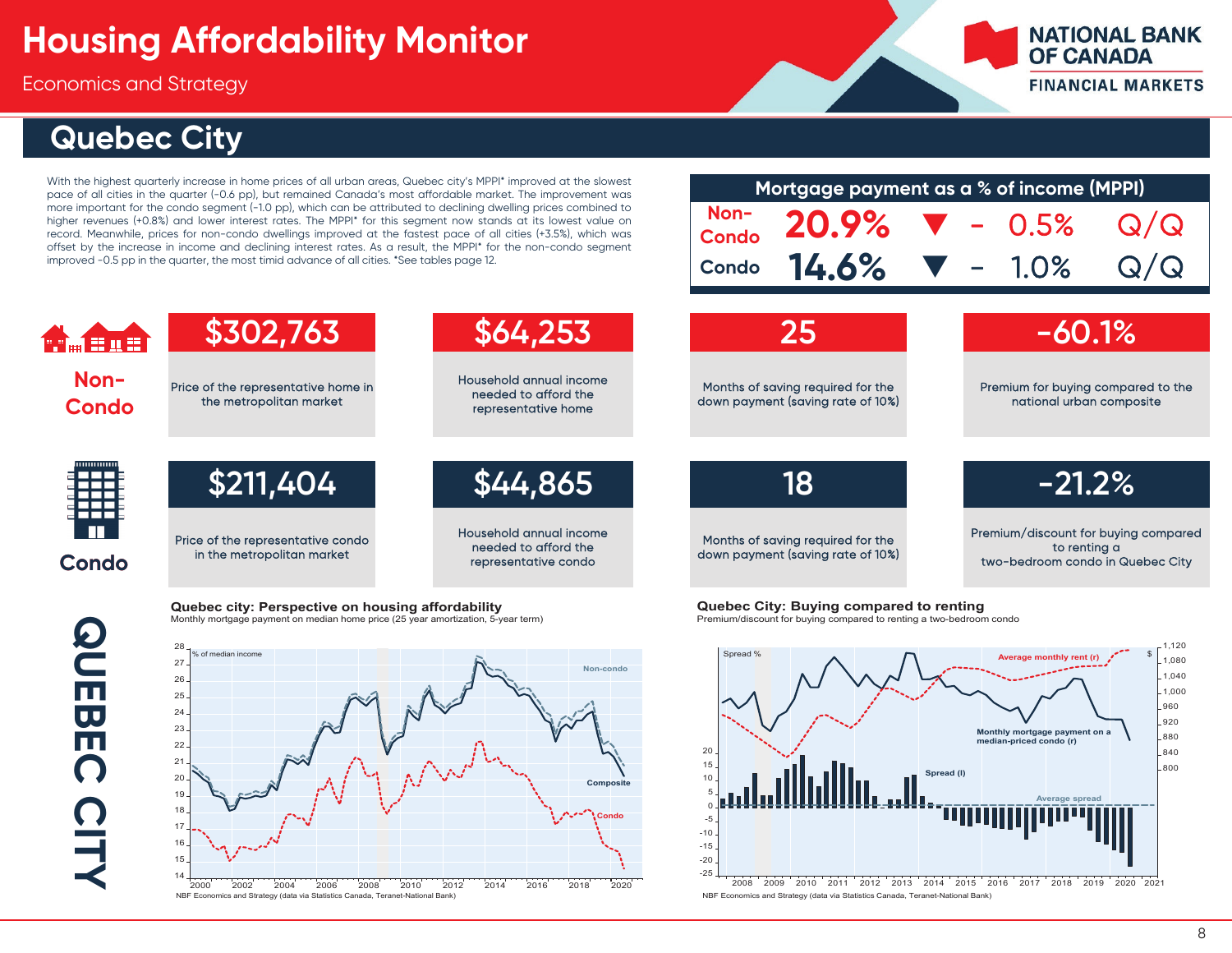Economics and Strategy

## **Winnipeg**

Winnipeg saw its affordability improve for the seventh time in <sup>a</sup> row in the third quarter of the year. Indeed, the MPPI\* declined 1.3pp in the condo sector and -1.0pp in the non-condo sector. For the aggregate of all dwellings, home prices increased 1.4% on <sup>a</sup> quarterly basis, faster than the composite average, while income improved at <sup>a</sup> slower pace than the Canadian average. This, combined to lower mortgage rates, resulted in <sup>a</sup> -1.0pp decline of the MPPI\* for all dwellings, less than half the urban composite improvement. \*See tables page 12.

|              | Mortgage payment as a % of income (MPPI) |  |     |
|--------------|------------------------------------------|--|-----|
|              | Non-<br>Condo 22.9% $\nabla$ - 1.0%      |  | Q/Q |
| <b>Condo</b> | <b>15.4%</b> $\blacktriangledown$ - 1.3% |  | Q/Q |
|              |                                          |  |     |

**NATIONAL BANK** 

**FINANCIAL MARKETS** 

**OF CANADA** 



**Winnipeg: Perspective on housing affordability** Monthly mortgage payment on median home price (25 year amortization, 5-year term)





**Winnipeg: Buying compared to renting** Premium/discount for buying compared to renting a two-bedroom condo

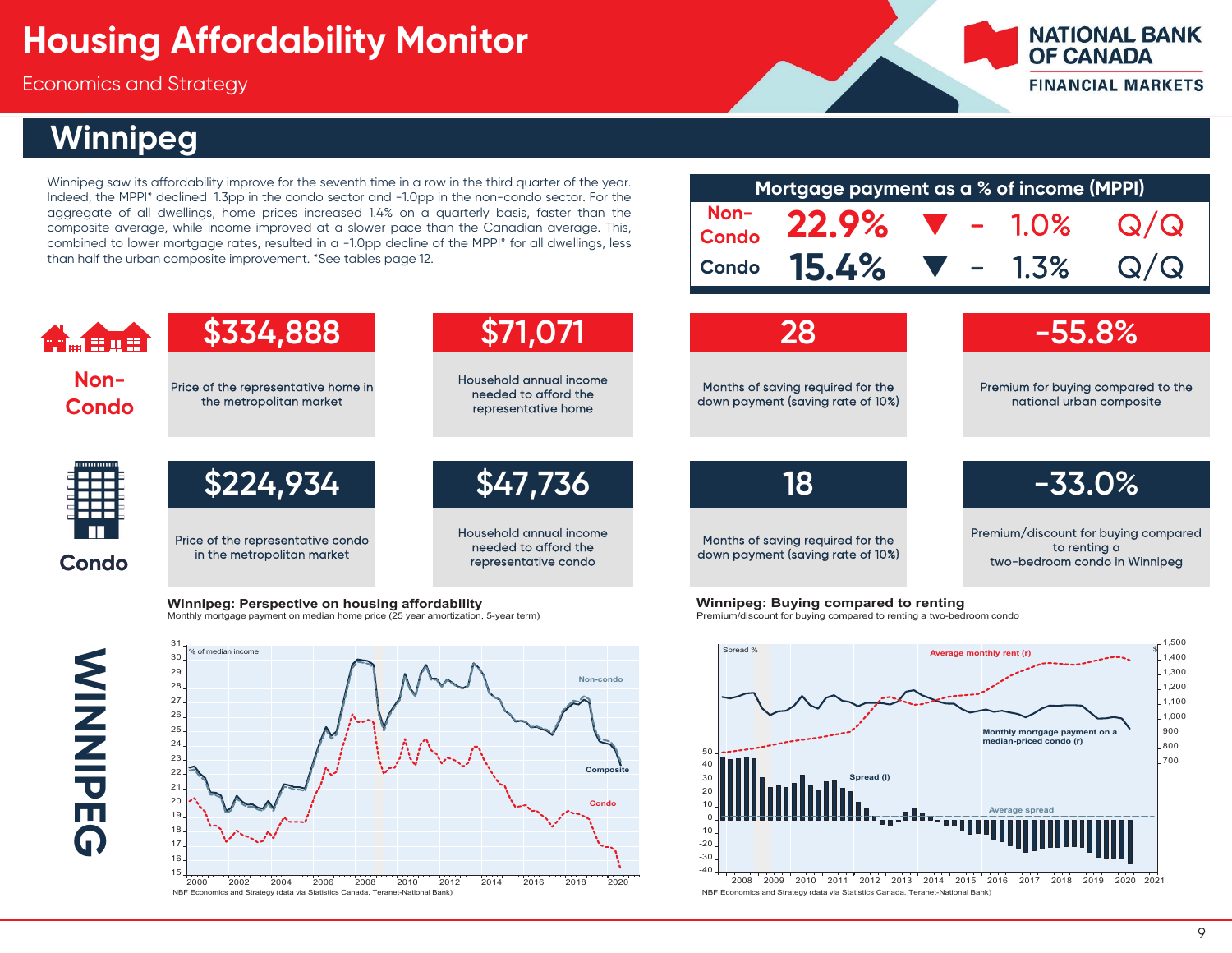Economics and Strategy

### **Hamilton**

In Hamilton, the MPPI\* for both the non-condo and condo segments showed an improvement in affordability of –1.3pp and -2.0pp respectively. For the aggregate of all dwellings, home prices rose 1.6% in the quarter, but with the increase in revenues and lower mortgage rates the MPPI decreased by 1.8pp in Q3. The mortgage payment requires <sup>a</sup> 35.3% share of the median household pre-tax income to service, below the urban composite but above the 20 year average in Hamilton. \*See tables page 12.

| Mortgage payment as a % of income (MPPI)   |  |     |
|--------------------------------------------|--|-----|
| Non- 37.3% $\blacktriangledown$ - 2.0%     |  | Q/Q |
| Condo $28.4\%$ $\blacktriangledown$ - 1.3% |  | Q/Q |

**NATIONAL BANK** 

**FINANCIAL MARKETS** 

**OF CANADA** 

| H <sub>m</sub> fine  | \$664,098                                                       | \$139,104                                                               | 56                                                                     | $-12.4%$                                                                              |
|----------------------|-----------------------------------------------------------------|-------------------------------------------------------------------------|------------------------------------------------------------------------|---------------------------------------------------------------------------------------|
| Non-<br><b>Condo</b> | Price of the representative home in<br>the metropolitan market  | Household annual income<br>needed to afford the<br>representative home  | Months of saving required for the<br>down payment (saving rate of 10%) | Premium for buying compared to the<br>national urban composite                        |
|                      | \$505,153                                                       | \$107,147                                                               | <b>35</b>                                                              | 10.4%                                                                                 |
| <b>Condo</b>         | Price of the representative condo<br>in the metropolitan market | Household annual income<br>needed to afford the<br>representative condo | Months of saving required for the<br>down payment (saving rate of 10%) | Premium/discount for buying compared<br>to renting a<br>two-bedroom condo in Hamilton |

**Hamilton: Perspective on housing affordability** Monthly mortgage payment on median home price (25 year amortization, 5-year term)



**Hamilton: Buying compared to renting** 

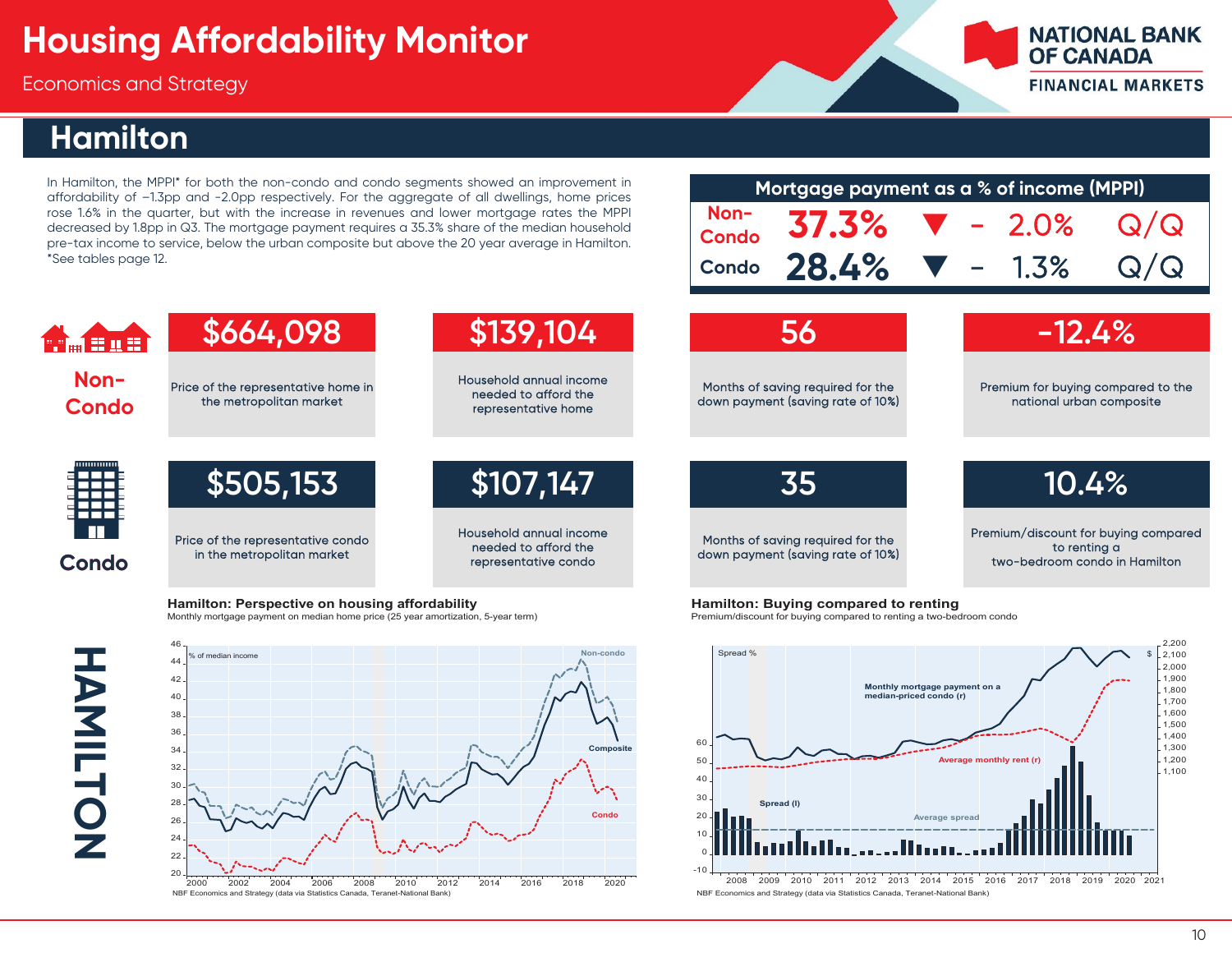Economics and Strategy

## **Victoria**

In Victoria, the MPPI\* improved -3.6 pp during the quarter, more than the urban composite average. This improvement can be seen by <sup>a</sup> decrease of the MPPI\* in both the condo (-2.8pp) and the non-condo (-3.7pp) sectors. On an annual basis, the MPPI\* improvement (-5.6 pp) was the largest of all cities. Even with this important progress, Victoria remains Canada's second most expensive market, only surpassed by Vancouver. \*See tables page 12.

| Mortgage payment as a % of income (MPPI)           |  |  |  |     |  |  |  |  |
|----------------------------------------------------|--|--|--|-----|--|--|--|--|
| Non-<br>Condo $60.2\%$ $\blacktriangledown$ - 3.7% |  |  |  | Q/Q |  |  |  |  |
| Condo $34.3\%$ $\blacktriangledown$ - 2.8%         |  |  |  | Q/Q |  |  |  |  |
|                                                    |  |  |  |     |  |  |  |  |

**NATIONAL BANK** 

**FINANCIAL MARKETS** 

**OF CANADA** 

#### **\$865,447 \$179,586 103 14.2% Company Non-**Household annual income Price of the representative home in Months of saving required for the Premium for buying compared to the needed to afford the the metropolitan market down payment (saving rate of 10%) national urban composite **Condo** representative home **\$494,110 \$104,861 41 22.5%** Household annual income Premium/discount for buying compared Price of the representative condo Months of saving required for the needed to afford the to renting a in the metropolitan market down payment (saving rate of 10%) **Condo** representative condo two-bedroom condo in Victoria

**Victoria: Perspective on housing affordability** 

Monthly mortgage payment on median home price (25 year amortization, 5-year term)

**VICTORIA VICTORIA** 



**Victoria: Buying compared to renting** 

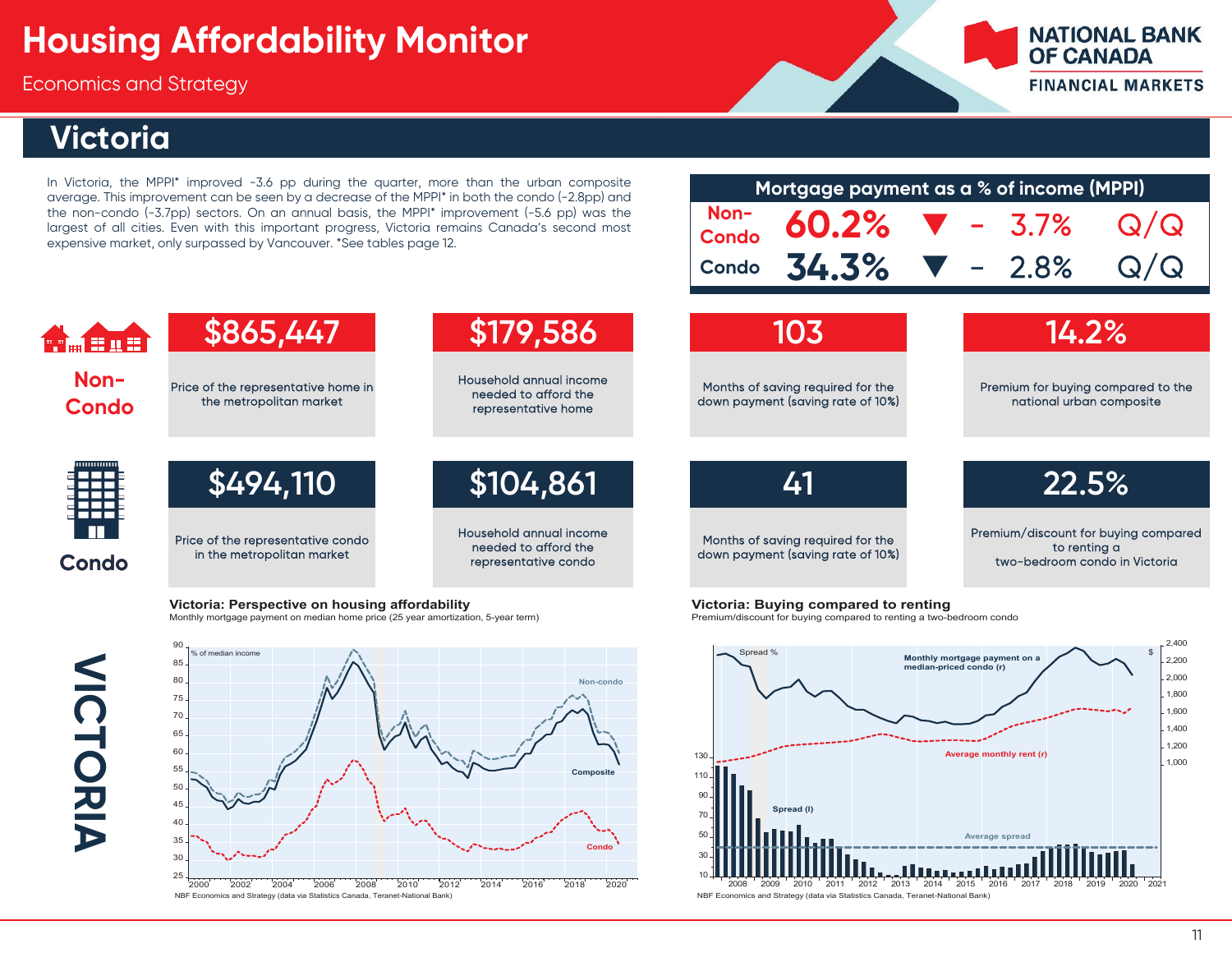

#### **Housing affordability statistics**

| Table 1                |                | A                    | B                 |                        |                |                |                                  |                    | G                              |                                       |                   |                 |                    |                |                             |      | M                       | N                                 |
|------------------------|----------------|----------------------|-------------------|------------------------|----------------|----------------|----------------------------------|--------------------|--------------------------------|---------------------------------------|-------------------|-----------------|--------------------|----------------|-----------------------------|------|-------------------------|-----------------------------------|
| All dwellings          |                | Median home<br>price | $Q/Q$ %<br>change | <b>Y/Y %</b><br>change |                | Downpayment \$ | Downpayment:<br>Months of saving | Avg. Since<br>2000 | Monthly<br>mortgage<br>payment | Mortgage<br>payment as %<br>of income | $Q/Q$ diff.<br>PP | Y/Y diff.<br>PP | Avg. Since<br>2000 |                | Qualifying<br>annual Income |      | Median annual<br>Income | Home-<br>ownership rate<br>(2016) |
| <b>Urban Composite</b> |                | 604,275              | 0.7               | 5.7                    |                | 35,428         | 55.9                             | 35.4               | 2,512                          | 39.6                                  | $-2.3$            | $-2.6$          | 40.0               | S              | 127,076                     | ΙS   | 76,060                  | 68%                               |
| Toronto                | $\mathbb{S}$   | 928, 171             | 0.7               | 7.9                    |                | 67,817         | 95.1                             | 48.6               | 3,858                          | 54.1                                  | $-3.2$            | $-2.7$          | 48.7               | $\mathcal{S}$  | 192,196                     |      | 85,568                  | 66%                               |
| Montreal               |                | 387.496              | 2.5               | 9.4                    | S              | 19,375         | 34.0                             | 25.3               | .611                           | 28.3                                  | $-1.1$            | $-0.9$          | 29.8               |                | 82,235                      | - \$ | 68,368                  | 56%                               |
| Vancouver              |                | ,053,226             | 0.1               | 3.6                    | $\mathfrak{L}$ | 210,645        | 324.1                            | 97.5               | 4.378                          | 67.3                                  | $-4.1$            | $-4.9$          | 63.2               | $\mathfrak{S}$ | 188,226                     |      | 78,002                  | 64%                               |
| Calgary                |                | 420,699              | $-1.4$            | $-2.6$                 | S              | 21,035         | 28.7                             | 26.9               | .749                           | 23.8                                  | $-1.8$            | $-3.2$          | 33.0               |                | 89,282                      |      | 88,086                  | 73%                               |
| Edmonton               |                | 381,803              | $-0.9$            | $-2.0$                 | - \$           | 19,090         | 25.4                             | 24.0               | 1.587                          | 21.1                                  | $-1.4$            | $-2.5$          | 29.7               |                | 81,027                      |      | 90,326                  | 70%                               |
| Ottawa/Gatineau        | \$             | 469,570              | 2.1               | 12.7                   | S              | 23,478         | 31.4                             | 24.4               | 1.952                          | 26.1                                  | $-1.2$            | $-0.5$          | 28.8               |                | 99,653                      |      | 89,796                  | 67%                               |
| Quebec                 | $\mathfrak{L}$ | 293,436              | 2.9               | 3.5                    | - 35           | 14,672         | 24.3                             | 19.7               | 1,220                          | 20.2                                  | $-0.6$            | $-1.4$          | 22.8               |                | 62,274                      |      | 72,388                  | 60%                               |
| Winnipeg               | $\mathbf{s}$   | 331,258              | 1.4               | 3.2                    | \$             | 16,563         | 27.2                             | 21.6               | 1,377                          | 22.6                                  | $-1.0$            | $-1.7$          | 25.1               |                | 70,300                      |      | 72,993                  | 67%                               |
| Hamilton               | $\mathfrak{L}$ | 627,109              | 1.6               | 8.6                    |                | 37,711         | 51.0                             | 27.8               | 2,607                          | 35.3                                  | $-1.8$            | $-1.9$          | 30.8               |                | 131,667                     |      | 88,720                  | 70%                               |
| Victoria               |                | 818,993              | 0.1               | 2.9                    | -S             | 56,899         | 95.2                             | 56.7               | \$<br>3.404                    | 56.9                                  | $-3.6$            | $-5.6$          | 61.2               |                | 170,246                     |      | 71,757                  | 63%                               |
| Table 2                |                |                      | B                 | ⌒                      |                |                |                                  | F                  | $\sim$<br>G                    |                                       |                   |                 | K                  |                |                             |      | M                       | N                                 |

| Condo                  | Median home<br>price |         | $Q/Q$ %<br>Y/Y %<br>change<br>change |        | Downpayment \$ |        | Downpayment:<br>Months of saving | Avg. Since<br>2000 | Monthly<br>mortgage<br>payment |        | Mortgage<br>payment as %<br>of income | Q/Q diff.<br><b>PP</b> | diff.<br>Y/Y<br>PP. | Avg. Since<br>2000 | Qualifying<br><b>Income</b> |  | Median<br>Income | Home-<br>ownership rate<br>(2016) | Monthly<br>average rent |       |
|------------------------|----------------------|---------|--------------------------------------|--------|----------------|--------|----------------------------------|--------------------|--------------------------------|--------|---------------------------------------|------------------------|---------------------|--------------------|-----------------------------|--|------------------|-----------------------------------|-------------------------|-------|
| <b>Urban Composite</b> |                      | 431,716 | 0.1                                  | 5.8    |                | 21,586 | 34.1                             | 24.8               |                                | 1.794  | 28.3                                  | $-1.8$                 | $-1.8$              | 29.3               | 91,620                      |  | 76,060           | 9%                                |                         | 1,945 |
| Toronto                |                      | 608,164 | 0.4                                  | 9.2    |                | 35,816 | 50.2                             | 27.6               |                                | 2,528  | 35.4                                  | $-2.2$                 | $-1.3$              | 31.3               | 127,858                     |  | 85,568           | 15%                               |                         | 2,484 |
| Montreal               |                      | 320,797 | 2.2                                  | 11.3   |                | 16,040 | 28.2                             | 22.0               |                                | 1,333  | 23.4                                  | $-1.0$                 | $-0.3$              | 26.0               | 68,080                      |  | 68,368           | 11%                               |                         | 1,258 |
| Vancouver              |                      | 627,574 | $-0.6$                               | 2.7    |                | 37,757 | 58.1                             | 34.6               |                                | 2,608  | 40.1                                  | $-2.7$                 | $-3.3$              | 38.8               | 131,761                     |  | 78,002           | 22%                               |                         | 2,013 |
| Calgary                |                      | 243,496 | $-3.5$                               | $-5.0$ |                | 12,175 | 16.6                             | 18.7               |                                | 1,012  | 13.8                                  | $-1.4$                 | $-2.3$              | 23.5               | 51,675                      |  | 88,086           | 14%                               |                         | 1,588 |
| Edmonton               |                      | 214,248 | $-0.8$                               | $-4.2$ |                | 10,712 | 14.2                             | 15.7               |                                | 891    | 11.8                                  | $-0.8$                 | $-1.7$              | 19.9               | 45,468                      |  | 90,326           | 12%                               |                         | 1,383 |
| Ottawa/Gatineau        |                      | 320,982 | 3.0                                  | 15.8   |                | 16,049 | 21.4                             | 17.5               |                                | 1,334  | 17.8                                  | $-0.7$                 | 0.2                 | 20.9               | 68,120                      |  | 89,796           | 9%                                |                         | 1,711 |
| Quebec                 |                      | 211.404 | $-1.0$                               | $-0.2$ |                | 10,570 | 17.5                             | 15.9               |                                | 879    | 14.6                                  | $-1.0$                 | $-1.6$              | 18.5               | 44,865                      |  | 72,388           | 9%                                | \$                      | 1,115 |
| Winnipeg               |                      | 224,934 | $-2.2$                               | $-0.3$ |                | 11,247 | 18.5                             | 17.4               |                                | 935    | 15.4                                  | $-1.3$                 | $-1.7$              | 20.6               | 47,736                      |  | 72,993           | 6%                                |                         | 1,395 |
| Hamilton               |                      | 505,153 | 2.2                                  | 11.0   |                | 25,515 | 34.5                             | 21.4               |                                | 2,100  | 28.4                                  | $-1.3$                 | $-0.9$              | 24.6               | 107,147                     |  | 88,720           | 11%                               | \$                      | 1,902 |
| Victoria               |                      | 494,110 | $-1.5$                               | 1.2    |                | 24,706 | 41.3                             | 32.2               |                                | 2,054  | 34.3                                  | $-2.8$                 | $-4.0$              | 39.1               | 104,861                     |  | 71,757           | 14%                               |                         | 1,677 |
| Table 3                |                      |         | B                                    | $\sim$ |                |        |                                  |                    |                                | ⌒<br>G |                                       |                        |                     |                    |                             |  |                  |                                   |                         |       |

| Other dwellings |     | Median home<br>price | $Q/Q$ %<br>change | <b>Y/Y %</b><br>change |    | Downpayment \$ | Downpayment:<br>Months of saving | Avg. Since<br>2000 | Monthly<br>mortgage<br>payment |       | Mortgage<br>payment as %<br>of income | $Q/Q$ diff.<br><b>PP</b> | Y/Y diff.<br><b>PP</b> | Avg. Since<br>2000 | Qualifying<br>Income |              | Median<br><b>Income</b> | Home-<br>ownership rate<br>(2016) |  |
|-----------------|-----|----------------------|-------------------|------------------------|----|----------------|----------------------------------|--------------------|--------------------------------|-------|---------------------------------------|--------------------------|------------------------|--------------------|----------------------|--------------|-------------------------|-----------------------------------|--|
| Urban Composite |     | 758.043              | 0.8               | 5.7                    |    | 50.804         | 80.2                             | 46.9               |                                | 3.151 | 49.7                                  | $-2.8$                   | $-3.2$                 | 50.0               | 157.992              |              | 76.060                  | 59%                               |  |
| Toronto         |     | 983,921              | 0.7               | 7.7                    |    | 73,392         | 102.9                            | 52.5               |                                | 4,090 | 57.4                                  | $-3.4$                   | $-2.9$                 | 51.8               | 203,405              |              | 85,568                  | 52%                               |  |
| Montreal        |     | 418.060              | 2.6               | 9.0                    | S  | 20,903         | 36.7                             | 27.1               |                                | .738  | 30.5                                  | $-1.2$                   | $-1.1$                 | 31.9               | 88,722               |              | 68,368                  | 45%                               |  |
| Vancouver       |     | .281.670             | 0.2               | 3.8                    |    | 256,334        | 394.3                            | 136.8              |                                | 5,327 | 82.0                                  | $-4.9$                   | $-5.8$                 | 75.9               | 229,052              |              | 78,002                  | 42%                               |  |
| Calgary         |     | 478,989              | $-1.1$            | $-2.2$                 |    | 23.949         | 32.6                             | 29.9               |                                | .991  | 27.1                                  | $-1.9$                   | $-3.5$                 | 36.5               | 101.652              |              | 88,086                  | 59%                               |  |
| Edmonton        |     | 408.459              | $-1.0$            | $-1.7$                 |    | 20.423         | 27.1                             | 25.2               |                                | 1.698 | 22.6                                  | $-1.5$                   | $-2.6$                 | 31.1               | 86,684               | $\mathbf{s}$ | 90,326                  | 57%                               |  |
| Ottawa/Gatineau | \$. | 505.055              | 2.0               | 12.3                   | ৬  | 25.505         | 34.1                             | 26.1               |                                | 2.099 | 28.1                                  | $-1.4$                   | $-0.6$                 | 30.8               | 107.128              | -\$          | 89,796                  | 58%                               |  |
| Quebec          |     | 302,763              | 3.5               | 4.0                    | -S | 15.138         | 25.1                             | 20.0               |                                | .258  | 20.9                                  | $-0.5$                   | $-1.3$                 | 23.2               | 64,253               |              | 72,388                  | 51%                               |  |
| Winnipeg        |     | 334.888              | 1.7               | 3.5                    |    | 16.744         | 27.5                             | 21.5               | \$                             | .392  | 22.9                                  | $-1.0$                   | $-1.6$                 | 25.0               | 71.071               | -\$          | 72,993                  | 61%                               |  |
| Hamilton        |     | 664.098              | 1.5               | 8.3                    | ා. | 41.410         | 56.0                             | 29.9               | \$                             | 2.760 | 37.3                                  | $-2.0$                   | $-2.2$                 | 32.7               | 139.104              | - \$         | 88,720                  | 60%                               |  |
| Victoria        |     | 865,447              | 0.4               | 3.2                    |    | 61,545         | 102.9                            | 60.4               | $\mathfrak{L}$                 | 3,597 | 60.2                                  | $-3.7$                   | $-5.7$                 | 64.3               | 179,586              |              | 71,757                  | 49%                               |  |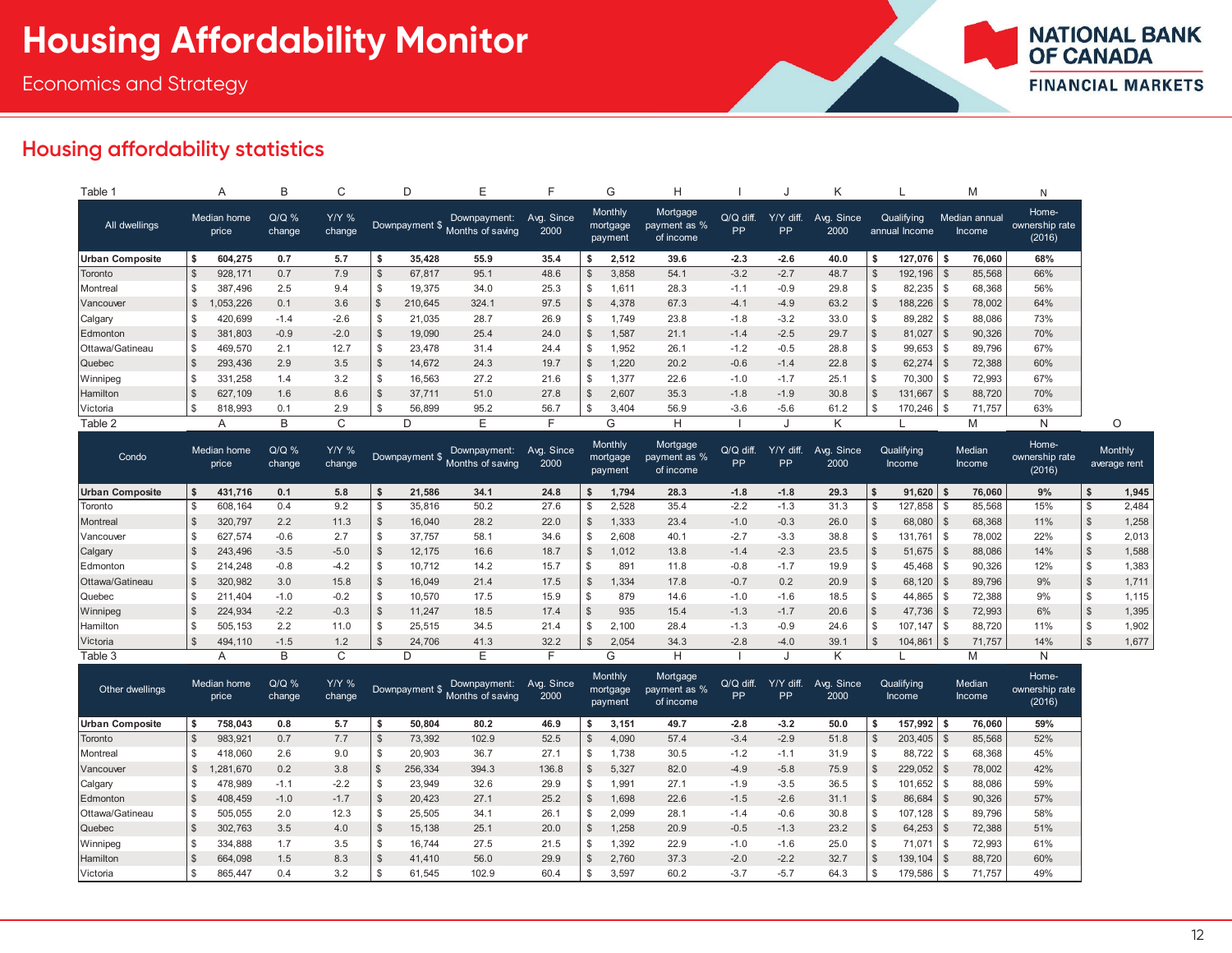Economics and Strategy



#### **Global perspective on housing affordability**

#### **World: Perspective on home price growth**

Home price percentage change year over year (Last data available)



#### **World: Home prices do not seem extreme in Canada**

Price per square feet in USD for downtown living\* (June 2020)

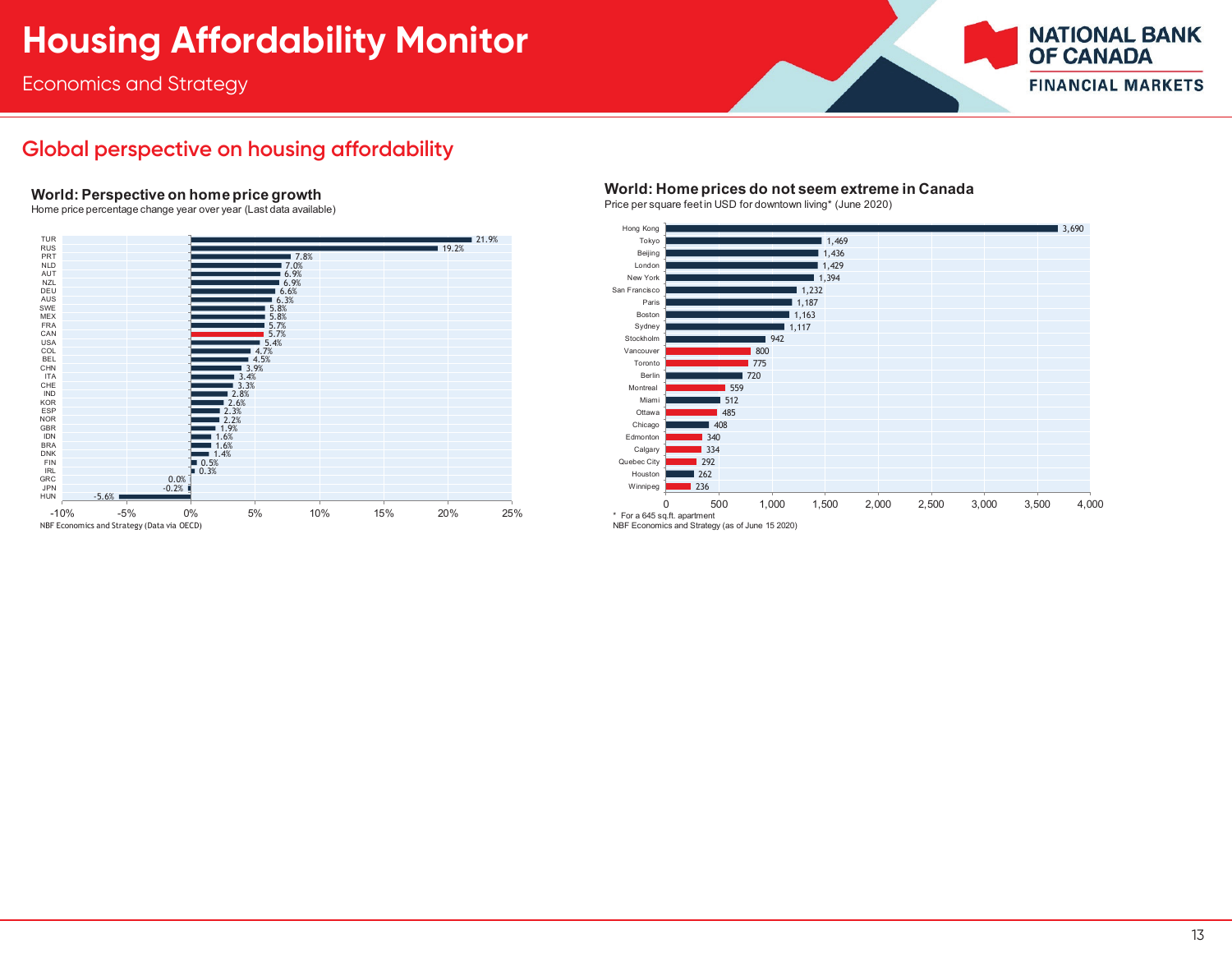

#### **Methodology**

The National Bank Housing Affordability Report measures housing affordability in 10 major census metropolitan areas (CMAs) and summarizes the results in a weighted-average composite of the 10 CMAs. We track the condo market, other dwellings (single detached, semi-detached) and the market as a whole.

We measure two hurdles for the purchase of a home. First, a household must save the **down-payment** amount. We measure this requirement as the number of months a median-income household will require to save for the minimum cash down payment (CMHC insured mortgage) of the representative home at a savings rate of 10% of its pretax income. We evaluate the representative home using the Teranet–National Bank House Price Index for the market in question to calculate the home price for months before and after the median home price measured by the 2016 Census. For median household income in each CMA, we take the Statistics Canada annual data up to 2013. For subsequent months, we extend the series using average weekly earnings growth as a proxy and apply a Hodrick-Prescott filter to smooth short-term fluctuations.

The second hurdle for the purchase of a home is the monthly mortgage payment. We measure this as the monthly payment on a median-priced home assuming a 25-year amortization period and a 5-year term. The resulting amount is presented as a percentage of income calculated as described above (sometimes referred as MPPI). Note that we do not take the down payment into account in this calculation because there is an opportunity cost in a household's use of these funds for that purpose. Also, we do not wish policy changes in this regard to affect our indicator over time. We also calculate the income needed to purchase the median property assuming that a household devotes 32% of its pre-tax income for a mortgage payment at the posted rate (defined as qualifying income and is adjusted for the down-payment). For the condo market, we also compare the monthly mortgage payment to the average rent for a two-bedroom condo in the same market. We calculate that rent from annual CMHC data, updated to the current month by the rent component of the Consumer Price Index. Note that data in the report was seasonally adjusted when necessary.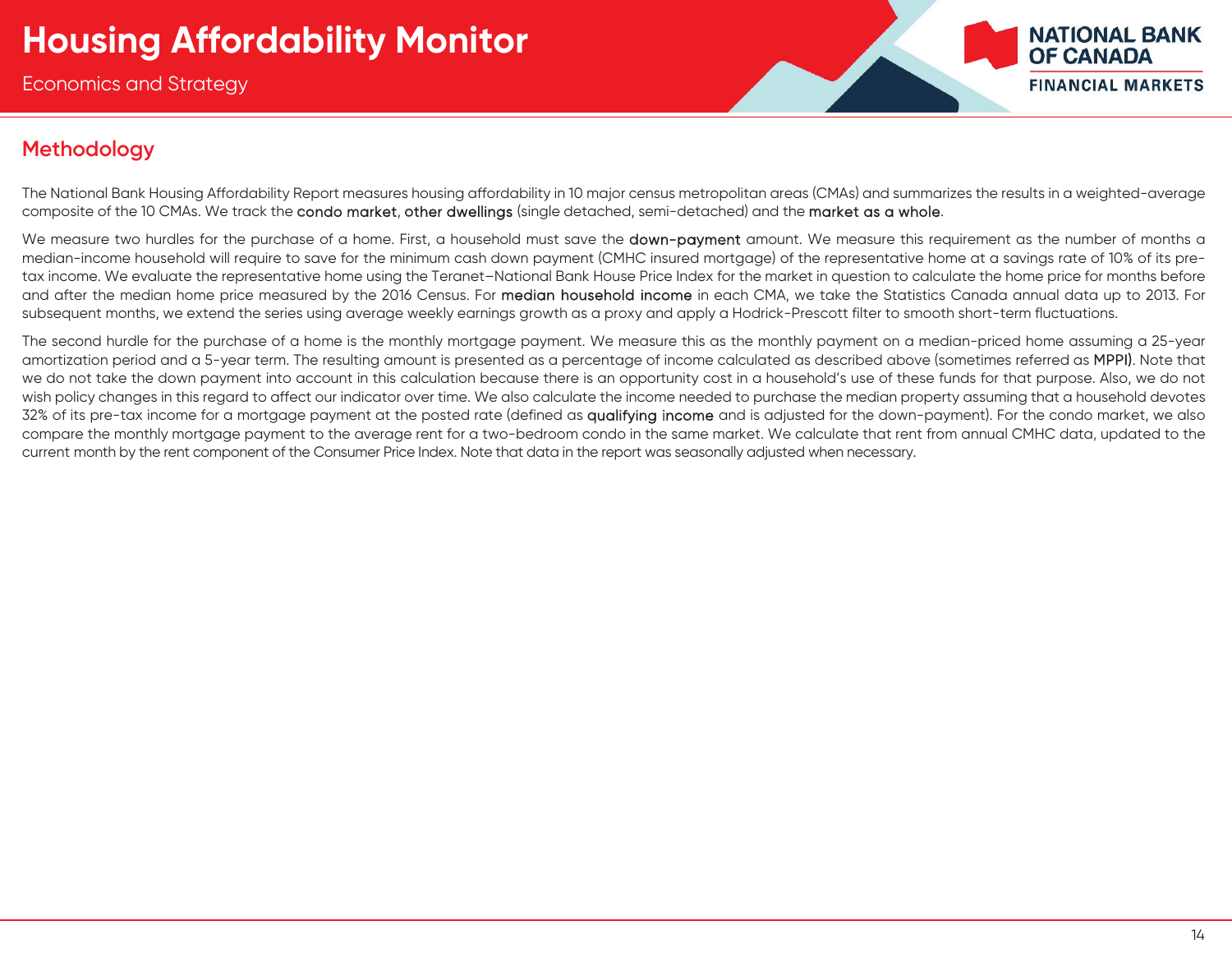#### **Economics and Strategy**

Montreal Office **Toronto Office** Toronto Office 514-879-2529 416-869-8598

Stéfane Marion Matthieu Arseneau Warren Lovely

stefane.marion@nbc.ca matthieu.arseneau@nbc.ca warren.lovely@nbc.ca

paulandre.pinsonnault@nbc.ca marc.pinsonneault@nbc.ca angelo.katsoras@nbc.ca taylor.Schleich@nbc.ca

*Economist Economist Intern Economist*

Paul-André Pinsonnault Marc Pinsonneault Angelo Katsoras Taylor Schleich

Kyle Dahms **Matter Alexandra Ducharme** Jocelyn Paquet **Alexandra Ducharme** 

kyle.dahms@nbc.ca is incelyn.paquet@nbc.ca alexandra.ducharme@bnc.ca alexandra.ducharme@bnc.ca

*Chief Economist and Strategist Deputy Chief Economist Chief Rate Strategist, Economics and Strategy*

*Senior Economist Senior Economist Geopolitical Analyst Associate, Rates Strategist, Economics and Strategy*

**NATIONAL BANK** 

**FINANCIAL MARKETS** 

**OF CANADA** 

#### **General**

This Report was prepared by National Bank Financial, Inc. (NBF), (a Canadian investment dealer, member of IIROC), an indirect wholly owned subsidiary of National Bank of Canada. National Bank of Canada is a public company the Toronto Stock Exchange.

The particulars contained herein were obtained from sources which we believe to be reliable but are not guaranteed by us and may be incomplete and may be subject to change without notice. The information is current as of t this document. Neither the author nor NBF assumes any obligation to update the information or advise on further developments relating to the topics or securities discussed. The opinions expressed are based upon the author( and interpretation of these particulars and are not to be construed as a solicitation or offer to buy or sell the securities mentioned herein, and nothing in this Report constitutes a representation that any investment str contained herein is suitable or appropriate to a recipient's individual circumstances. In all cases, investors should conduct their own investigation and analysis of such information before taking or omitting to take any a securities or markets that are analyzed in this Report. The Report alone is not intended to form the basis for an investment decision, or to replace any due diligence or analytical work required by you in making an investm

This Report is for distribution only under such circumstances as may be permitted by applicable law. This Report is not directed at you if NBF or any affiliate distributing this Report is prohibited or restricted by any le any jurisdiction from making it available to you. You should satisfy yourself before reading it that NBF is permitted to provide this Report to you under relevant leaislation and regulations.

National Bank of Canada Financial Markets is a trade name used by National Bank Financial and National Bank of Canada Financial Inc.

#### **Canadian Residents**

NBF or its affiliates may engage in any trading strategies described herein for their own account or on a discretionary basis on behalf of certain clients and as market conditions change, may amend or change investment str complete divestment. The trading interests of NBF and its affiliates may also be contrary to any opinions expressed in this Report.

NBF or its affiliates often act as financial advisor, agent or underwriter for certain issuers mentioned herein and may receive remuneration for its services. As well NBF and its affiliates and/or their officers, directors may have a position in the securities mentioned herein and may make purchases and/or sales of these securities from time to time in the open market or otherwise. NBF and its affiliates may make a market in securities menti Report. This Report may not be independent of the proprietary interests of NBF and its affiliates.

This Report is not considered a research product under Canadian law and regulation, and consequently is not governed by Canadian rules applicable to the publication and distribution of research Reports, including relevant disclosures required to be included in research Reports.